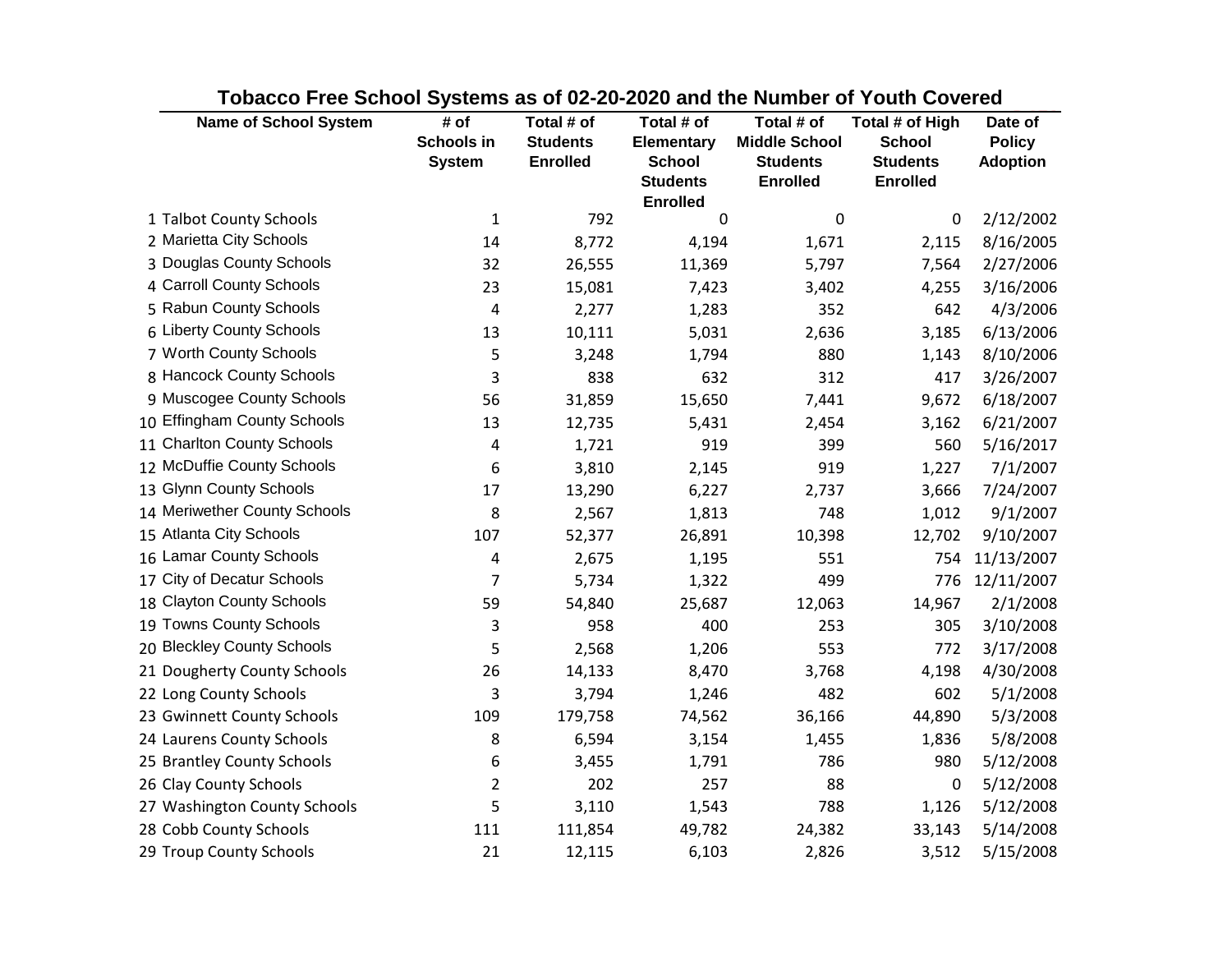| 30 Trion City Schools        | 3              | 1,400  | 685    | 296    | 365    | 5/19/2008  |
|------------------------------|----------------|--------|--------|--------|--------|------------|
| 31 Valdosta City School      | 9              | 8,472  | 3,735  | 1,592  | 1,985  | 6/9/2008   |
| 32 Griffin_Spaulding Schools | 18             | 10,353 | 5,279  | 2,229  | 3,035  | 7/8/2008   |
| 33 Taylor County Schools     | 5              | 1,423  | 701    | 413    | 494    | 7/17/2008  |
| 34 Richmond County Schools   | 59             | 30,947 | 15,224 | 7,051  | 9,547  | 8/26/2008  |
| 35 Columbia County Schools   | 28             | 27,703 | 9,931  | 5,228  | 6,872  | 9/9/2008   |
| 36 DeKalb County Schools     | 147            | 99,166 | 46,330 | 21,821 | 29,429 | 10/6/2008  |
| 37 Rome City Schools         | 10             | 6,517  | 2,688  | 1,190  | 1,494  | 11/11/2008 |
| 38 Fulton County Schools     | 94             | 94,491 | 39,449 | 19,454 | 25,434 | 11/20/2008 |
| 39 Hart County Schools       | 6              | 3,598  | 1,630  | 799    | 1,150  | 1/12/2009  |
| 40 Floyd County Schools      | 19             | 9,653  | 4,825  | 2,410  | 2,978  | 2/3/2009   |
| 41 Baldwin County Schools    | $\overline{7}$ | 5,137  | 2,804  | 1,273  | 1,412  | 2/10/2009  |
| 42 Jefferson County Schools  | 6              | 2,485  | 1,331  | 671    | 991    | 2/10/2009  |
| 43 Wayne County Schools      | 9              | 5,378  | 2,387  | 1,165  | 1,506  | 2/24/2009  |
| 44 Dawson County Schools     | 5              | 3,590  | 1,645  | 782    | 942    | 3/9/2009   |
| 45 Rockdale County Schools   | 18             | 16,775 | 6,759  | 3,595  | 5,089  | 3/19/2009  |
| 46 Wheeler County Schools    | $\overline{2}$ | 1,007  | 518    | 0      | 519    | 4/13/2009  |
| 47 Calhoun City Schools      | 4              | 4,102  | 1,586  | 717    | 850    | 4/21/2009  |
| 48 Dublin City Schools       | 6              | 2,363  | 1,330  | 591    | 817    | 4/27/2009  |
| 49 Ware County Schools       | 10             | 6,153  | 2,825  | 1,432  | 1,677  | 5/12/2009  |
| 50 Gainesville City Schools  | $\overline{7}$ | 8,042  | 3,692  | 1,353  | 1,310  | 7/6/2009   |
| 51 Chattooga County Schools  | 7              | 2,713  | 1,517  | 676    | 827    | 7/13/2009  |
| 52 McIntosh County Schools   | 4              | 1,323  | 935    | 458    | 579    | 7/16/2009  |
| 53 Miller County Schools     | 3              | 922    | 552    | 240    | 342    | 8/10/2009  |
| 54 Franklin County Schools   | 6              | 3,609  | 1,772  | 843    | 1,113  | 9/8/2009   |
| 55 Putnam County Schools     | 3              | 2,949  | 1,440  | 569    | 756    | 11/16/2009 |
| 56 Treutlen County Schools   | $\overline{2}$ | 1,122  | 640    | 265    | 323    | 12/14/2009 |
| 57 Monroe County Schools     | 5              | 4,053  | 1,934  | 887    | 1,168  | 1/12/2010  |
| 58 Upson County Schools      | 4              | 4,793  | 2,284  | 1,047  | 1,462  | 1/12/2010  |
| 59 Schley County Schools     | $\overline{2}$ | 1,307  | 707    | 319    | 362    | 2/11/2010  |
| 60 Butts County Schools      | 5              | 3,481  | 1,708  | 776    | 1,061  | 3/1/2010   |
| 61 Fayette County Schools    | 28             | 20,315 | 8,976  | 5,225  | 7,917  | 3/16/2010  |
| 62 Newton County Schools     | 23             | 19,734 | 9,476  | 4,428  | 5,106  | 3/16/2010  |
| 63 Bulloch County Schools    | 15             | 10,646 | 4,757  | 2,007  | 2,616  | 3/26/2010  |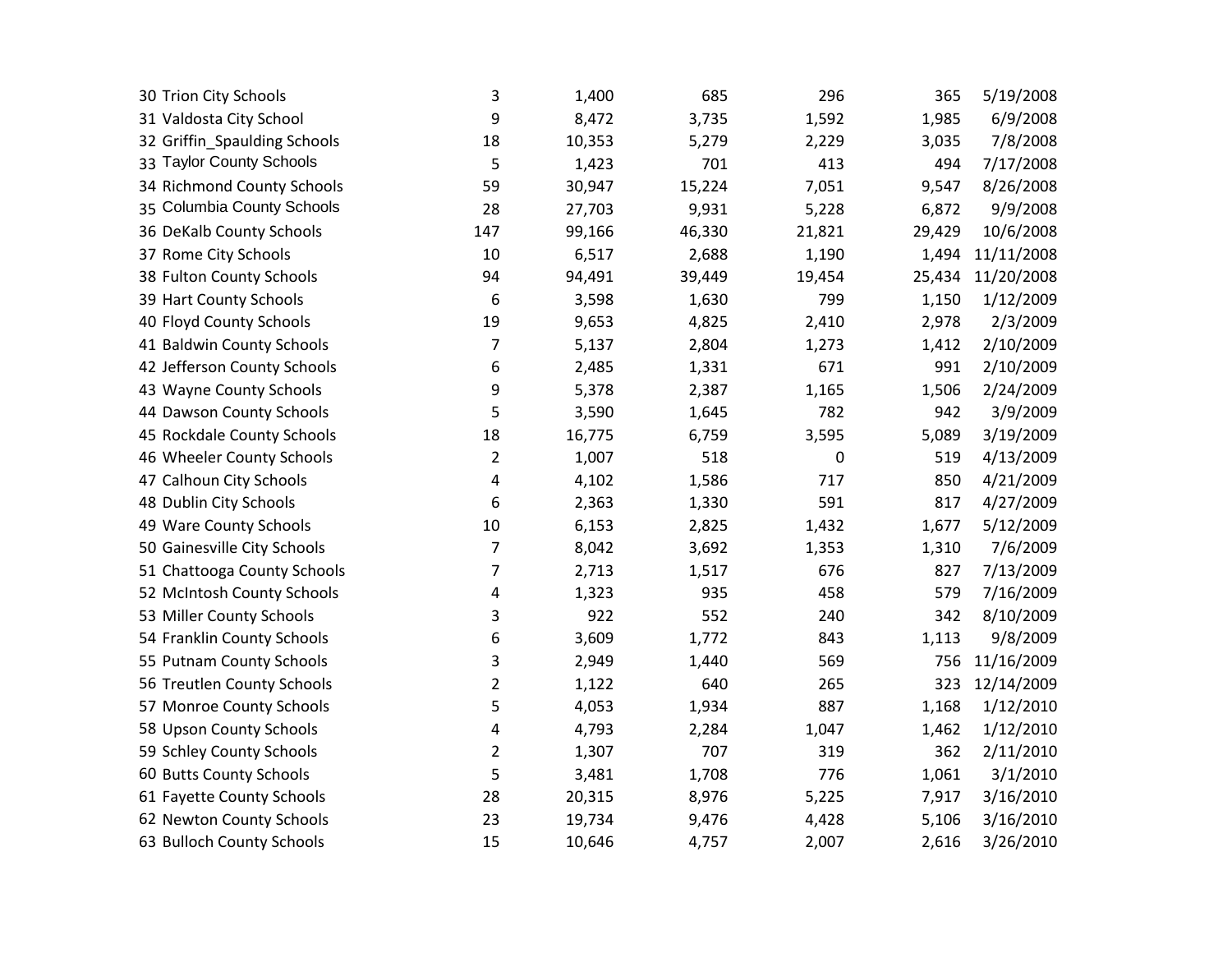| 64 Crawford County Schools   | 3              | 1,731  | 878    | 454   | 547    | 4/6/2010   |
|------------------------------|----------------|--------|--------|-------|--------|------------|
| 65 Carrollton City Schools   | 4              | 5,275  | 2,239  | 946   | 1,204  | 5/11/2010  |
| 66 Lincoln County Schools    | 3              | 1,138  | 578    | 254   | 405    | 7/20/2010  |
| 67 Evans County Schools      | 3              | 1,897  | 1,019  | 356   | 440    | 8/9/2010   |
| 68 Dooly County Schools      | 3              | 1,233  | 801    | 295   | 345    | 8/19/2010  |
| 69 Quitman County Schools    | $\overline{2}$ | 318    | 188    | 91    | 86     | 9/7/2010   |
| 70 Pike County Schools       | 4              | 3,286  | 1,666  | 865   | 1,002  | 9/14/2010  |
| 71 Polk County Schools       | 11             | 7,908  | 3,922  | 1,716 | 1,960  | 9/14/2010  |
| 72 Bibb County Schools       | 42             | 23,877 | 12,812 | 5,311 | 6,312  | 9/16/2010  |
| 73 Wilkinson County Schools  | 4              | 1,318  | 868    | 334   | 399    | 10/12/2010 |
| 74 Tattnall County Schools   | $\overline{7}$ | 3,773  | 1,884  | 779   | 905    | 10/25/2010 |
| 75 Gordon County Schools     | $10\,$         | 6,671  | 3,525  | 1,478 | 1,889  | 11/8/2010  |
| 76 Warren County Schools     | 3              | 626    | 390    | 127   | 193    | 11/8/2010  |
| 77 Dodge County Schools      | 4              | 3,083  | 1,686  | 735   | 980    | 12/9/2010  |
| 78 Elbert County Schools     | 8              | 3,047  | 1,666  | 716   | 949    | 4/18/2011  |
| 79 Chatham County Schools    | 52             | 35,027 | 19,274 | 7,437 | 8,316  | 5/4/2011   |
| 80 Dalton City Schools       | 9              | 7,921  | 3,873  | 1,518 | 1,619  | 7/19/2011  |
| 81 Walker County Schools     | 14             | 8,677  | 4,620  | 2,112 | 2,428  | 8/9/2011   |
| 82 Paulding County Schools   | 33             | 29,962 | 13,358 | 6,699 | 8,109  | 10/11/2011 |
| 83 Bartow County Schools     | 19             | 14,057 | 6,798  | 3,332 | 4,102  | 11/14/2011 |
| 84 Cartersville City Schools | 4              | 4,540  | 2,124  | 939   | 1,102  | 12/12/2011 |
| 85 Taliaferro County Schools | $\mathbf{1}$   | 173    | 104    | 39    | 57     | 12/19/2011 |
| 86 Bryan County Schools      | 9              | 9,634  | 3,778  | 1,884 | 2,153  | 1/26/2012  |
| 87 Catoosa County Schools    | 16             | 10,753 | 5,121  | 2,527 | 3,286  | 2/7/2012   |
| 88 Henry County Schools      | 50             | 42,621 | 17,306 | 9,756 | 12,847 | 2/13/2012  |
| 89 Coffee County Schools     | 11             | 7,724  | 4,103  | 1,739 | 2,009  | 4/30/2012  |
| 90 Haralson County Schools   | 6              | 3,360  | 1,767  | 845   | 976    | 7/12/2012  |
| 91 Pickens County Schools    | 7              | 4,328  | 2,140  | 1,049 | 1,218  | 8/8/2012   |
| 92 Coweta County             | 28             | 22,790 | 10,656 | 5,181 | 6,690  | 8/14/2012  |
| 93 Chickamauga City School   | 3              | 1,315  | 600    | 352   | 455    | 9/10/2012  |
| 94 Murray County Schools     | 11             | 7,266  | 3,804  | 1,724 | 1,938  | 11/5/2012  |
| 95 Pierce County Schools     | 5              | 3,622  | 1,804  | 915   | 997    | 4/15/2013  |
| 96 Early County Schools      | 3              | 2,015  | 1,099  | 481   | 630    | 6/11/2013  |
| 97 Forsyth County schools    | 36             | 49,346 | 19,058 | 9,492 | 10,505 | 8/15/2013  |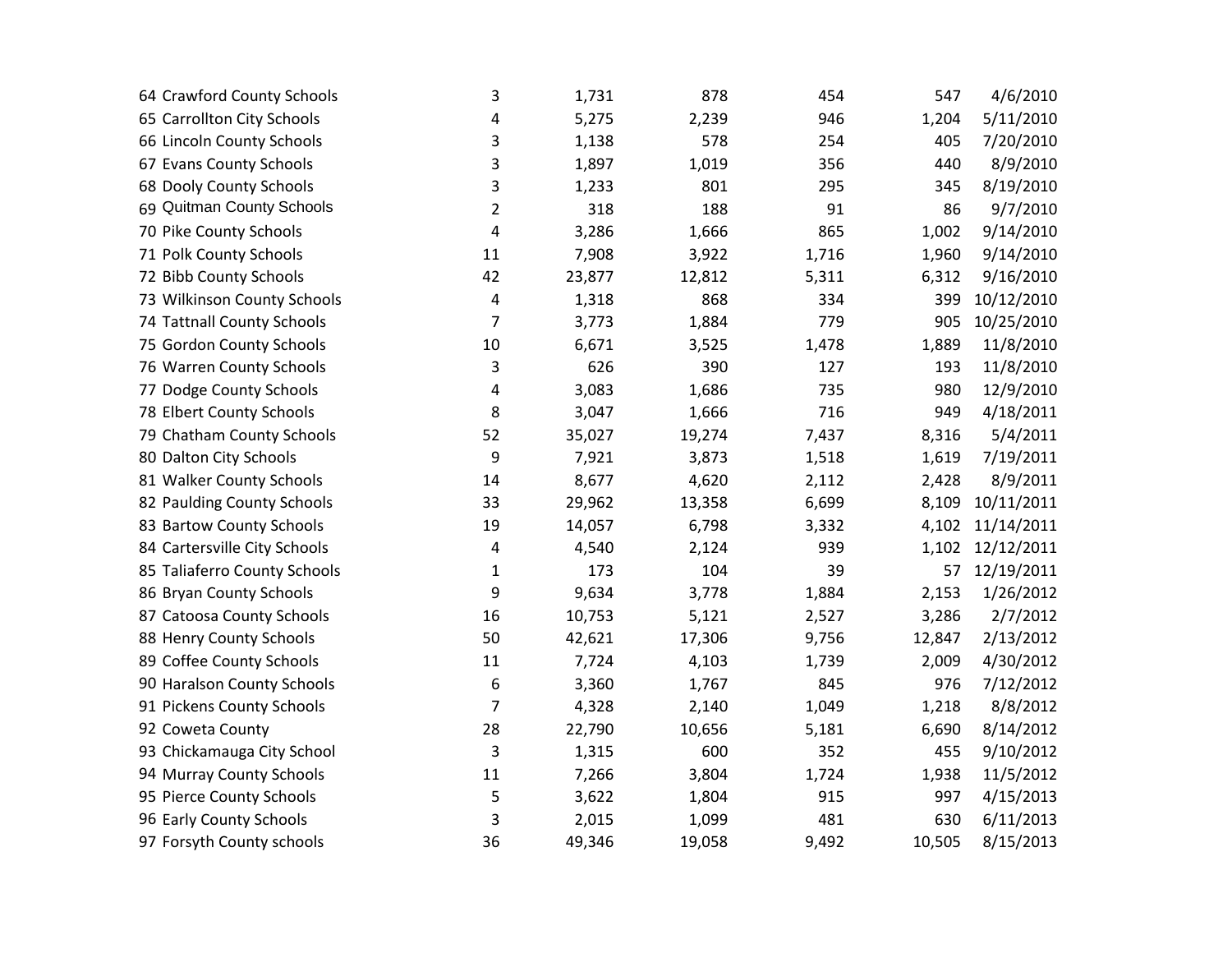| 98 Twiggs County Schools         | 4              | 790    | 444    | 209   | 259    | 10/22/2013 |
|----------------------------------|----------------|--------|--------|-------|--------|------------|
| 99 Peach County Schools          | 6              | 3,586  | 1,796  | 946   | 1,025  | 12/3/2013  |
| 100 Lee County Schools           | 8              | 6,499  | 3,022  | 1,548 | 1,803  | 2/10/2014  |
| 101 Whitfield County Schools     | 22             | 12,964 | 6,491  | 3,038 | 3,742  | 4/18/2014  |
| 102 Marion County Schools        | $\overline{2}$ | 1,686  | 735    |       | 723    | 7/22/2014  |
| 103 Lowndes County Schools       | 11             | 10,657 | 5,336  | 2,311 | 2,911  | 11/10/2014 |
| 104 Emanuel County Schools       | 6              | 4,284  | 2,344  | 937   | 1,044  | 12/8/2014  |
| 105 Jenkins County Schools       | 3              | 1,163  | 625    | 262   | 372    | 12/15/2014 |
| 106 Irwin County Schools         | 3              | 1,719  | 924    | 408   | 459    | 5/11/2015  |
| 107 Camden County Schools        | 12             | 9,350  | 4,565  | 1,959 | 2,440  | 6/9/2015   |
| 108 Oconee County Schools        | 10             | 8,019  | 3,224  | 1,727 | 2,320  | 7/20/2015  |
| 109 Terrell County Schools       | 4              | 1,278  | 755    | 323   | 394    | 7/24/2015  |
| 110 Lumpkin County Schools       | 5              | 3,854  | 1,787  | 830   | 1,114  | 11/4/2015  |
| 111 Burke County Schools         | 5              | 4,158  | 2,150  | 1,008 | 1,162  | 1/12/2016  |
| 112 Jones County Schools         | $\overline{7}$ | 5,301  | 2,661  | 1,245 | 1,594  | 1/12/2016  |
| 113 Grady County Schools         | $\overline{7}$ | 4,669  | 2,776  | 648   | 1,179  | 4/12/2016  |
| 114 Mitchell County Schools      | 5              | 2,258  | 1,312  | 512   | 597    | 4/12/2016  |
| 115 Brooks County Schools        | 4              | 2,168  | 1,131  | 474   | 521    | 6/14/2016  |
| 116 Houston County Schools       | 37             | 29,770 | 14,274 | 6,381 | 7,950  | 6/14/2016  |
| 117 Cherokee Couty Schools       | 37             | 42,413 | 19,075 | 9,753 | 12,471 | 6/21/2016  |
| 118 Bremen City Schools          | 4              | 2,296  | 1,092  | 513   | 625    | 6/30/2016  |
| 119 Thomas County Schools        | $\overline{7}$ | 5,835  | 2,816  | 1,281 | 1,682  | 7/12/2016  |
| 120 Habersham County Schools     | 14             | 6,928  | 3,481  | 1,517 | 1,844  | 7/18/2016  |
| 121 Sumter County Schools        | $\overline{7}$ | 4,250  | 1,540  | 1472  | 1238   | 8/11/2016  |
| 122 Harris County Schools        | $\overline{7}$ | 5,275  | 2,041  | 1575  | 1673   | 12/8/2016  |
| 123 Toombs County Schools        | 18             | 2,949  | 6,283  | 2,613 | 3,472  | 3/3/2017   |
| 124 Vidalia City School          | 4              | 2,577  | 1,286  | 516   | 732    | 3/3/2017   |
| 125 Candler County Schools       | 4              | 2,251  | 1,094  | 533   | 566    | 3/7/2017   |
| 126 Thomasville City Schools     | 5              | 2,880  | 1,555  | 616   | 764    | 3/12/2017  |
| 127 Appling County Schools       | 6              | 3,579  | 1,768  | 830   | 981    | 3/15/2017  |
| 128 Commerce City Schools        | 4              | 1,704  | 775    | 378   | 430    | 4/1/2017   |
| 129 Tift County Schools          | 11             | 7,887  | 3,969  | 1,647 | 2,104  | 6/21/2017  |
| 130 Chattahoochee County Schools | 3              | 843    | 297    | 458   | 129    | 7/11/2017  |
| 131 Dade County Schools          | 4              | 2,178  | 1,129  | 462   | 590    | 8/1/2017   |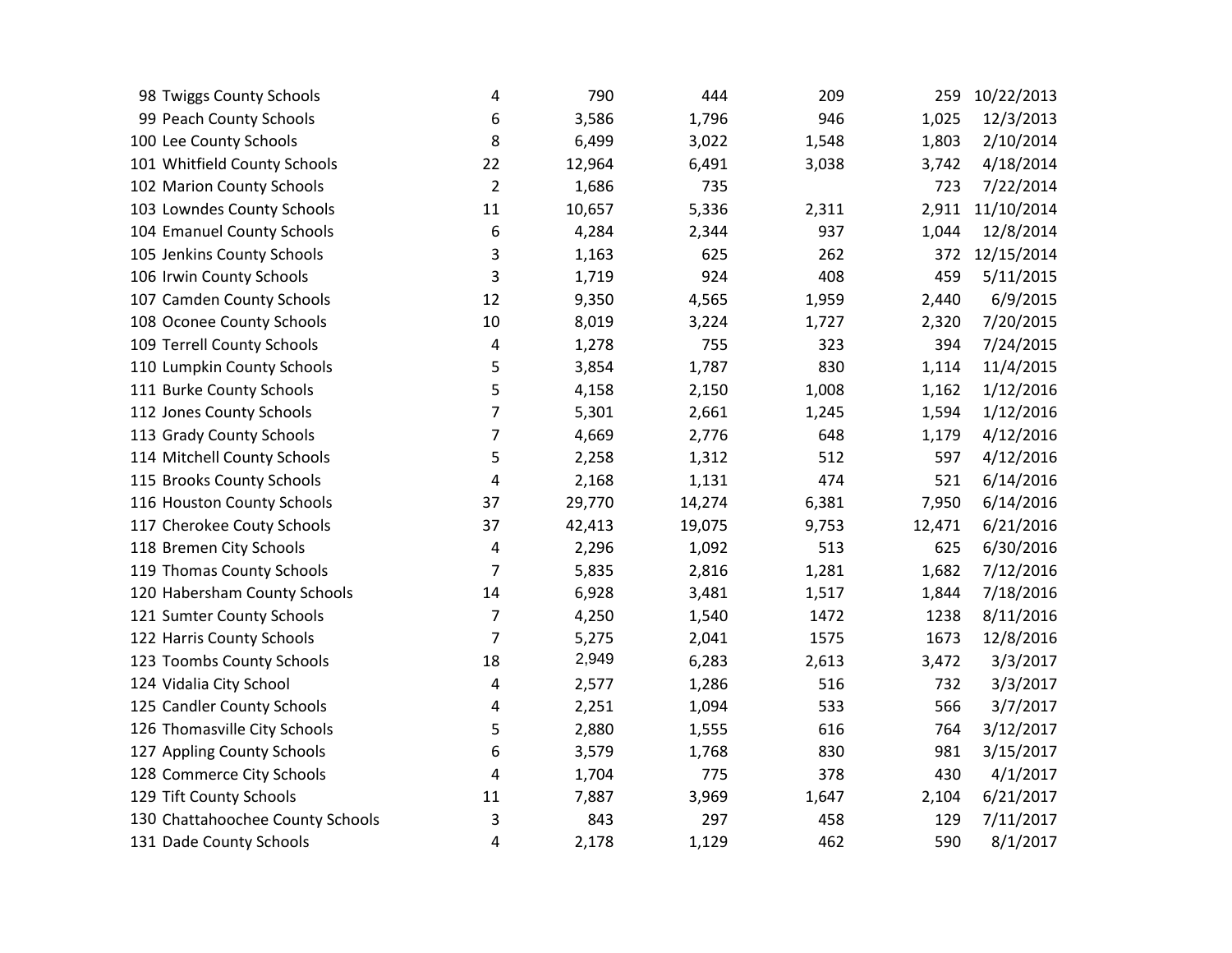|    |        | 437                                       | 203   | 277   | 6/17/2019  |
|----|--------|-------------------------------------------|-------|-------|------------|
| 4  | 2,141  | 970                                       | 493   | 577   | 2/25/2019  |
| 15 | 14,058 | 6,764                                     | 3,271 | 3,967 | 4/12/2018  |
| 4  | 3,099  | 1,585                                     | 688   | 860   | 3/15/2018  |
| 4  | 3,134  | 1,581                                     | 719   | 909   | 3/14/2018  |
| 3  | 545    | 276                                       | 135   | 198   | 3/8/2018   |
| 5  | 2,116  | 1,036                                     | 462   | 618   | 12/12/2017 |
| 3  | 2,307  | 1,240                                     | 468   | 619   | 8/2/2017   |
|    |        | 139 Montgomery County Schools<br>3<br>917 |       |       |            |